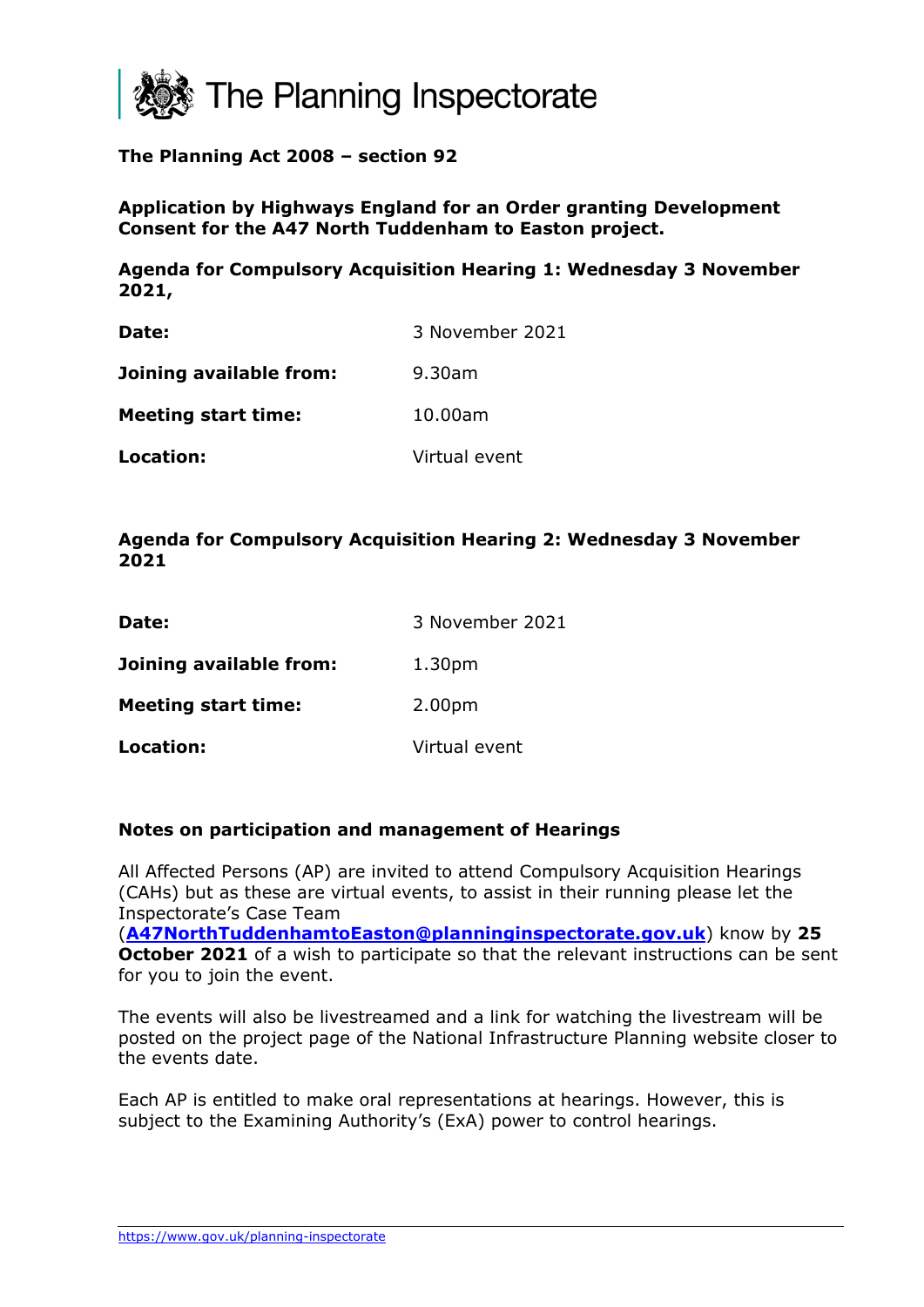The ExA would find it helpful for the following attendees to participate in both Compulsory Acquisition Hearing 1 (CAH1) and Compulsory Acquisition Hearing 2 (CAH2):

- Highways England (the Applicant) including representatives of the Applicant who are in a position to discuss the matters on the agenda;
- Any Affected Persons who wish to discuss Compulsory Acquisition (CA) or Temporary Possession (TP) matters; and
- Norfolk County Council.

Participants may be legally represented if they wish, but the hearings will be conducted to ensure that legal representation is not required.

At present, there are no requests to be heard from Statutory Undertakers or other relevant bodies. However, the ExA will endeavour to accommodate further requests to be heard from such bodies if these are made.

Guidance under the Planning Act 2008 (PA 2008) and the Infrastructure Planning (Examination Procedure) Rules 2010 provide that it is the ExA that will probe, test and assess the evidence through direct questioning of persons making oral representations at hearings. Questioning at the hearings will therefore be led by the ExA.

The virtual event will be open 30 minutes prior to the start of the hearing to enable a prompt start. Hearings will finish as soon as the ExA deems that all those present have had their say and that all matters have been covered.

The agenda is for guidance only. It is not designed to be exclusive or exhaustive. The ExA may add other issues for consideration, may alter the order in which issues are considered and will seek to allocate sufficient time to each issue to allow proper consideration of them. Any lack of discussion of a particular issue at a hearing does not preclude further examination of this issue, including the asking of further written questions.

Every effort will be made to ensure that the issues will be discussed on the day that they are scheduled for. Should the consideration of these issues take less time than anticipated, the ExA may conclude the hearing as soon as all relevant contributions have been made and all questions asked and responded to.

If there are additional matters to be dealt with or there are submissions that take a considerable amount of time, there may be a need to continue the session for longer on the day. Alternatively, it may be necessary to prioritise matters and defer others to further written questions.

These are the first CAHs scheduled to be held in this Examination. Provision has been made for a further CAH to be held during the week commencing 3 January 2022, if required. If all necessary oral process investigations are completed beforehand, other CAHs may not proceed. If further CAHs are required, they are likely to enable only supplementary questions to be asked by the ExA and will not re-examine the Applicant's CA and TP case. For these reasons, it is important that any AP with outstanding objections to CA and/or TP who wishes to be heard should attend the first set of hearings.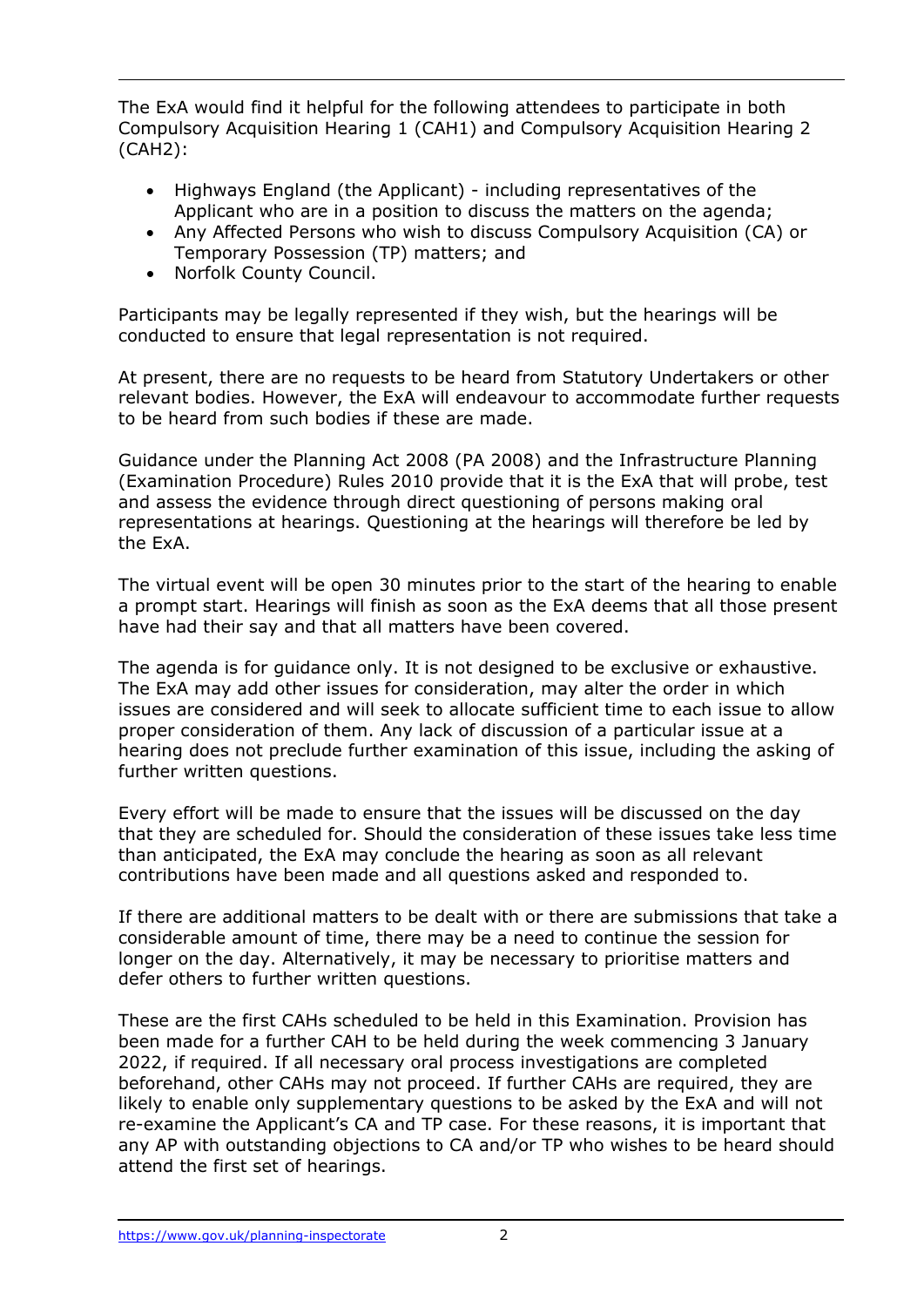The Applicant and any APs with outstanding objections to CA and or TP are entitled to be heard.

The business of the CAHs is limited to the effects of CA and TP and to participation by the Applicant and APs. Oral submissions on other subject matters or from persons who are not APs will not be heard. Any such issues must be brought to another hearing.

The evidence presented orally at CAH1 and CAH2 should be included in posthearing submissions and submitted by Friday 12 November 2021 (Deadline 4).

# **Purpose of CAH1 and CAH2**

The main purposes of CAH1 and CAH2 is:

- To enable the ExA to inquire into the Applicant's case for CA of land or rights over land and / or to take TP of land;
- To discharge the ExA's duty to hear from APs affected by CA and TP (APs) who request to be heard;
- To enable the ExA to consider whether relevant legal and policy tests applicable to CA and TP have been met; and
- To address any related matters.

## **Contingencies**

The ExA will endeavour to hear all participants. If either CAH1 or CAH2, or parts of them, are unable to proceed, for example for technical reasons, then the ExA may adjourn incomplete business to reserved hearings later in the Examination Timetable. Notice of any adjournments will be provided on the project page of the National Infrastructure Planning website.

## **Microsoft Teams**

The Hearings will take place virtually using Microsoft Teams. Further information about virtual events in relation to Nationally Significant Infrastructure Projects can be found in the Planning Inspectorate's Advice Note 8.6: Virtual examination events:

[Advice Note 8.6: Virtual examination events | National Infrastructure Planning](https://infrastructure.planninginspectorate.gov.uk/legislation-and-advice/advice-notes/advice-note-8-6-virtual-examination-events/#2)  [\(planninginspectorate.gov.uk\)](https://infrastructure.planninginspectorate.gov.uk/legislation-and-advice/advice-notes/advice-note-8-6-virtual-examination-events/#2)

Further information, including a short video regarding taking part in a Planning Inspectorate virtual event, can be found on the Planning Inspectorate's website:

[Planning Inspectorate virtual events: guide to participating -](https://www.gov.uk/government/publications/planning-inspectorate-virtual-events-guide-to-participating) GOV.UK [\(www.gov.uk\)](https://www.gov.uk/government/publications/planning-inspectorate-virtual-events-guide-to-participating)

Please contact the Case Team if you have any questions about using Microsoft Teams.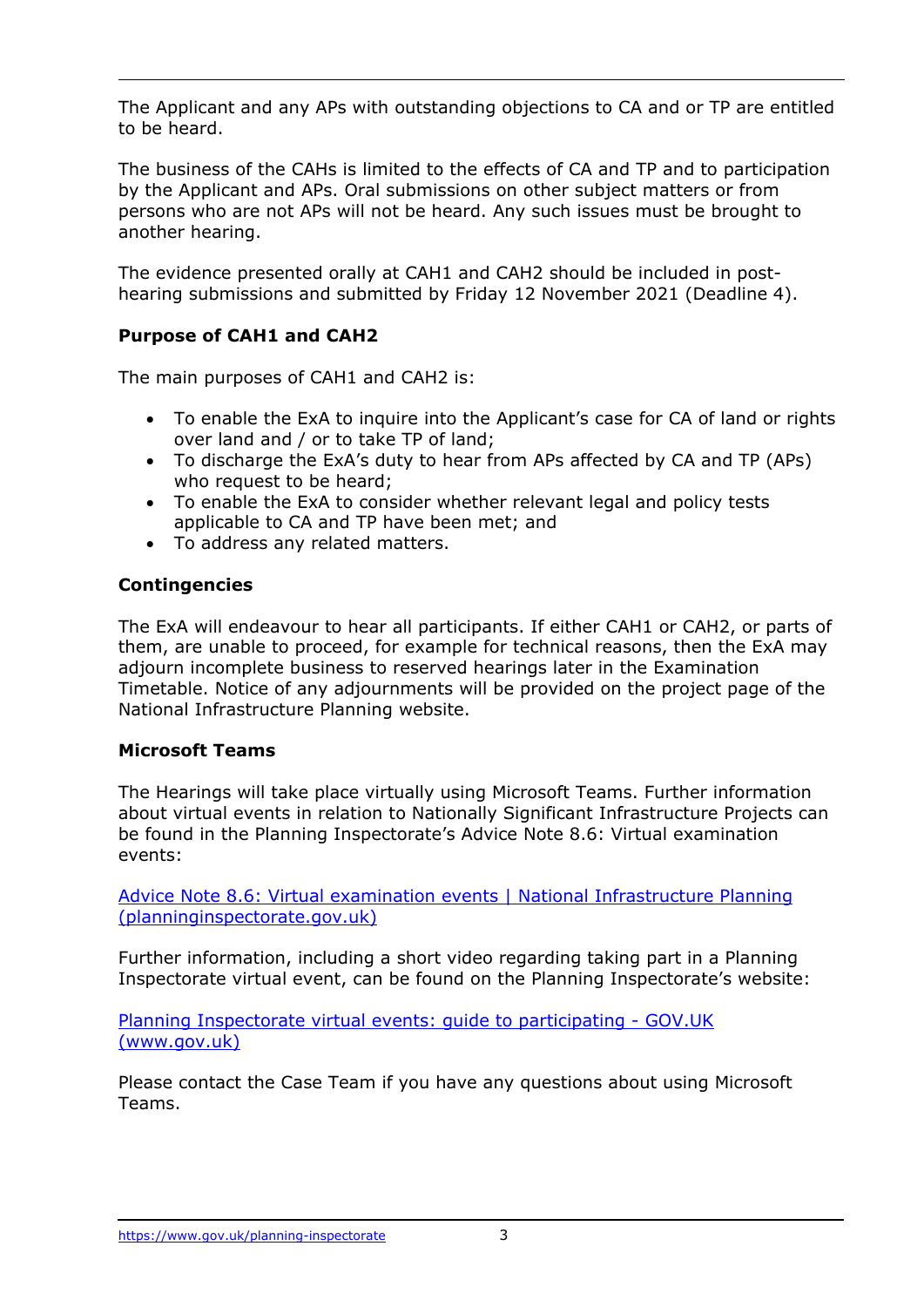

Agenda

**Time** 10.00am **Attendees** Invitees

**Title of meeting** A47 North Tuddenham to Easton project Compulsory Acquisition Hearing 1 **Date** 3 November 2021 **Venue** Online via Microsoft Teams

### **Arrangements Conference**

Please join at 9:30am. The Case Team will admit you from the lobby and register your attendance.

**1. Welcome, introductions and arrangements for the hearing** 

#### **2. The Applicant's case for Compulsory Acquisition (CA) and Temporary Possession (TP)**

- The ExA will ask the Applicant to present and justify its case for CA and TP and to address the following matters:
	- The statutory and policy tests relevant to CA and / or TP under the Planning Act 2008 (including s122 and s123) and Department for Communities and Local Government guidance related to procedures for the compulsory acquisition of land;
	- **Human rights and Public Sector Equality Duty considerations;**
	- The structure and content of the Book of Reference;
	- The structure and content of the Statement of Reasons; and
	- The structure and content of the Funding Statement.
- The ExA will invite submissions from Affected Persons (APs) who wish to raise matters of general application in relation to these items. **Please note site-specific submissions will be reserved to CAH2.**
- The Applicant will be provided with a right of reply.

### **3. Review of issues and actions arising**

- **4. Any other matters**
- **5. Closure of the hearing**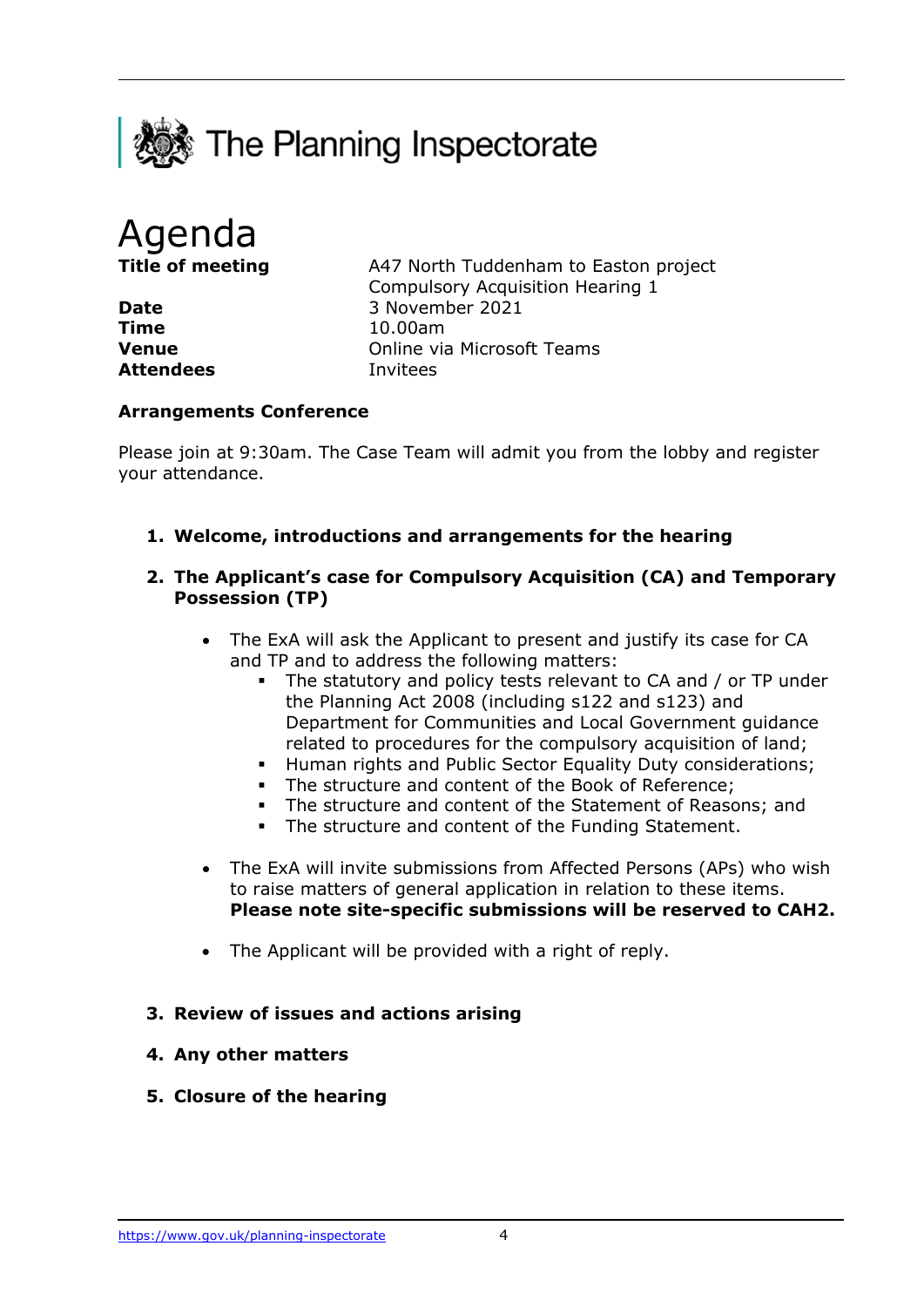



**Time** 2.00pm **Attendees** Invitees

**Title of meeting** A47 North Tuddenham to Easton project Compulsory Acquisition Hearing 2 Date 3 November 2021 **Venue Venue Online via Microsoft Teams** 

#### **Arrangements Conference**

Please join at 1:30pm. The Case Team will admit you from the lobby and register your attendance.

**1. Welcome, introductions and arrangements for the hearing** 

### **2. Site-specific issues for the Applicant**

- The ExA will ask the Applicant to provide a brief update on the progress of negotiations with APs and the timetable for their conclusion.
- The ExA may ask questions of the Applicant about matters arising from written and oral submissions.

#### **3. Site-specific representations by APs**

- The ExA will ask APs to briefly set out any outstanding concerns in relation to CA and / or TP for the land which they own and / or occupy that have not been addressed by the Applicant.
- The ExA may ask questions of APs about matters arising from written and oral submissions.
- The Applicant will be provided with a right of reply.

### **4. Statutory Undertakers**

- The ExA will ask the Applicant to summarise any outstanding matters arising from representations by Statutory Undertakers.
- The ExA will invite any Statutory Undertaker or other relevant body in attendance to speak in relation to an objection or issue raised that is relevant to the effects of the Proposed Development on its undertaking, apparatus or land.
- The ExA may ask questions of the Statutory Undertaker or other relevant body, and the Applicant, about matters arising from written and oral submissions.
- The Applicant will be provided with a right of reply.